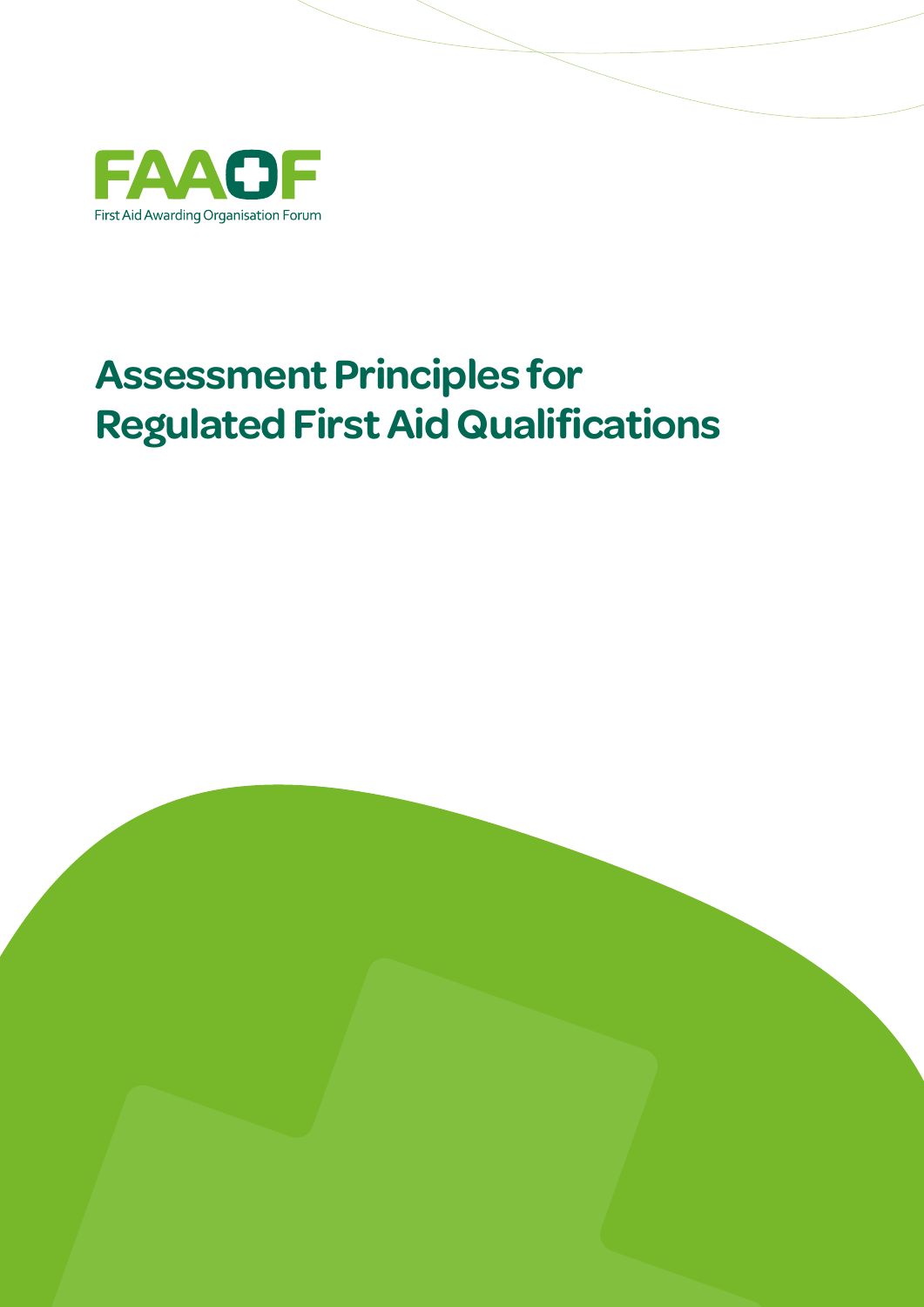

## **Introduction**

These Assessment Principles have been produced by Awarding Organisations/Bodies in cooperation with the Health and Safety Executive (HSE) and qualification regulators.

These principles must be applied in addition to the generic criteria and regulations that Ofqual/SQA Accreditation/Qualifications Wales/CCEA Regulation require Awarding Organisations/Bodies to meet when delivering regulated qualifications.

Awarding Organisations/Bodies who follow these First Aid Assessment Principles should also participate in the First Aid Awarding Organisation Forum (FAAOF) in line with the FAAOF *Terms of Reference*.

This document relates to First Aid qualifications including but not limited to:

- **• First Aid at Work (FAW)**
- **• Emergency First Aid at Work (EFAW)**
- **• Paediatric First Aid (PFA)**
- **• Emergency Paediatric First Aid (EPFA)**

This document deals with training, assessment, evidence and quality assurance under the following headings:

- Roles and responsibilities of those involved in the training, assessment and quality assurance processes
- Assessment and sources of evidence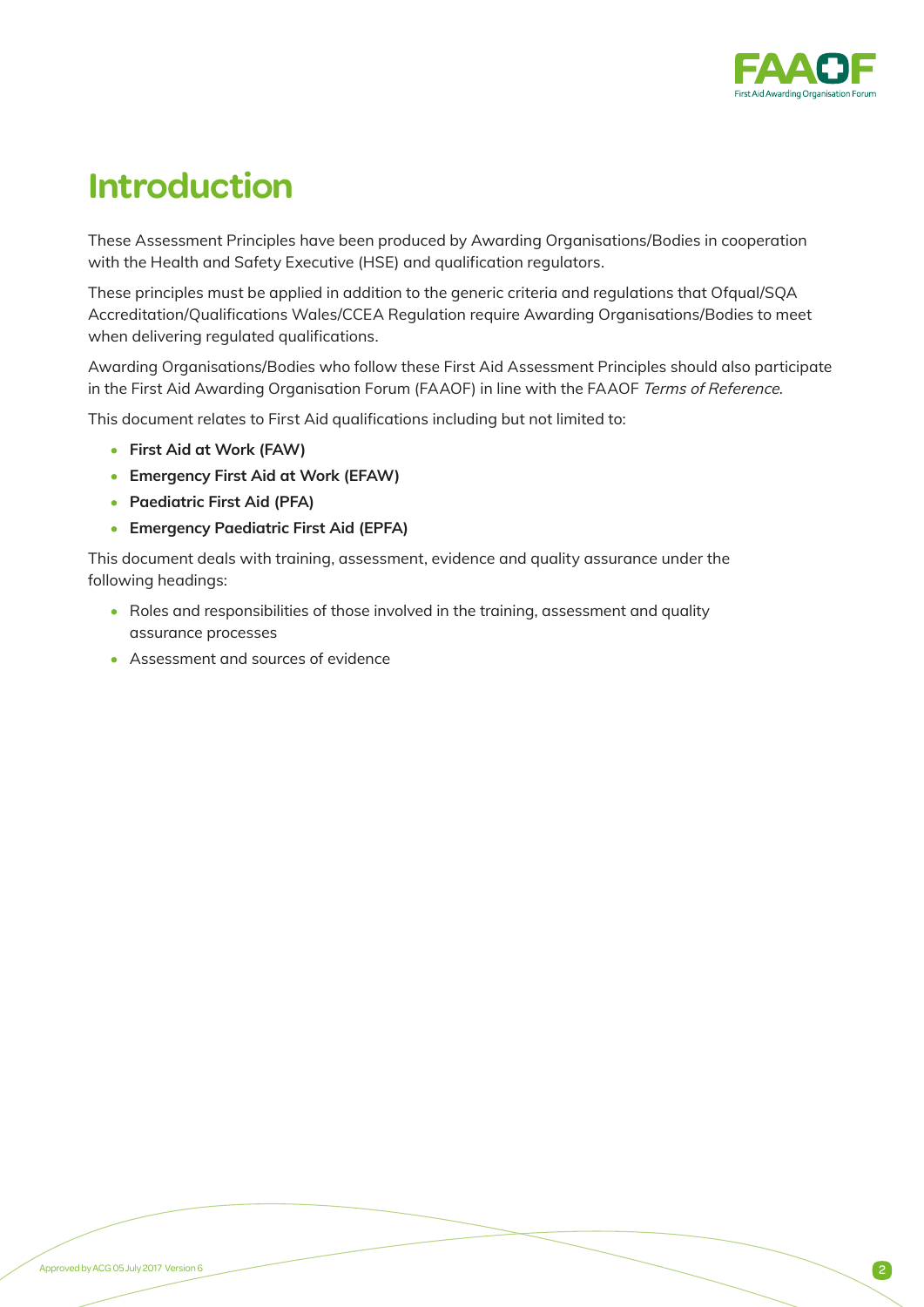

## **Roles and Responsibilities of those involved in the Training, Assessment and Quality Assurance Processes**

This document details the requirements of Trainers and Assessors separately. It is accepted, however, that both roles may be performed by the same person, providing the qualifications and experience requirements for both roles are met.

### **Trainers**

Those involved in the training of these qualifications must have knowledge and competency in first aid as well as knowledge and competency to train based on qualifications and experience. An acceptable portfolio must show:

**i. Occupational knowledge and competence in first aid – evidenced by:**

• Holding a first aid at work qualification/medical registration as detailed in Appendix 1

#### **ii. Knowledge and competency in teaching/training first aid – evidenced by:**

• Holding an acceptable teaching/training qualification as detailed in Appendix 2

#### *AND either:*

- Providing an acceptable log of teaching first aid within the last 3 years
	- *or*
- Providing an acceptable record of competently teaching theoretical and practical first aid sessions under the supervision of a suitably qualified Trainer/Assessor

### **Assessors**

Those involved in the assessment of these qualifications must have knowledge and competency in first aid as well as knowledge and competency to assess based on qualifications and experience. An acceptable portfolio must show:

- **i. Occupational knowledge and competence in first aid evidenced by:**
	- Holding a first aid at work qualification/medical registration as detailed in *Appendix 1*
- **ii. Knowledge and competency in assessing first aid evidenced by:**
	- Holding an acceptable assessing qualification/CPD Training as detailed in *Appendix 2*

#### *AND either:*

• Providing an acceptable log of first aid assessments conducted within the last 3 years

*or*

• Providing an acceptable record of competently assessing theoretical and practical first aid qualifications under the supervision of a suitably qualified assessor.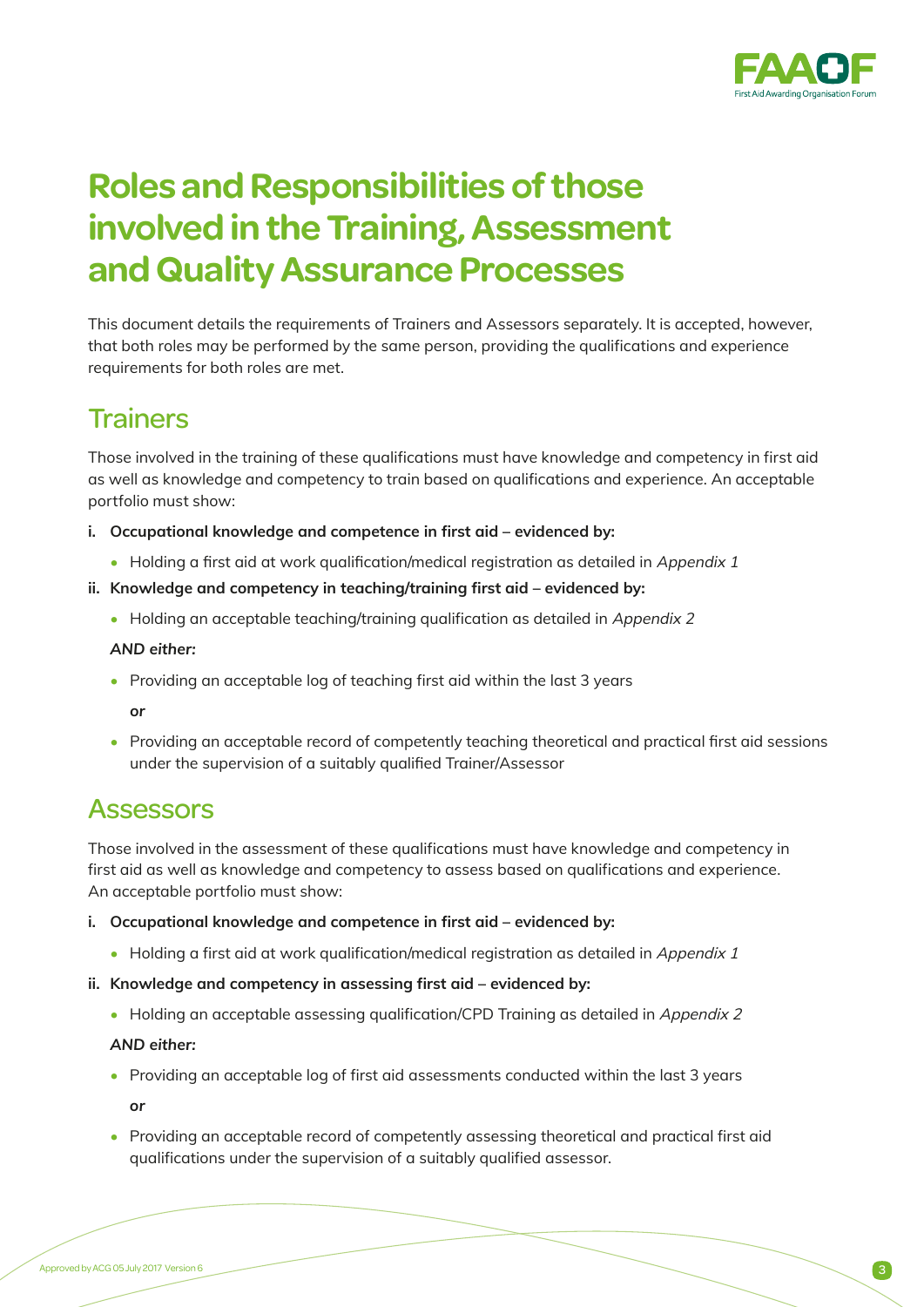

### Internal Quality Assurance

Those involved in the internal quality assurance of these qualifications (IQAs) must have knowledge and competency in first aid as well as knowledge and competency in internal quality assurance. An acceptable portfolio must show:

- **i. Occupational knowledge and competence in first aid evidenced by:**
	- Holding a first aid at work qualification/medical registration as detailed in *Appendix 1*
- **ii. Knowledge and competency in internal quality assurance evidenced by:**
	- Holding an acceptable internal quality assurance qualification/CPD training as detailed in *Appendix 3*

Internal Quality Assurers must:

- Have knowledge of the requirements of the qualification they are quality assuring at the time any assessment is taking place.
- Have knowledge and understanding of the role of assessors.
- Visit and observe assessments.
- Carry out other related internal quality assurance.

### External Quality Assurance

Those involved in the external quality assurance of these qualifications (EQAs) must have knowledge and competency in first aid as well as knowledge and competency in external quality assurance. An acceptable portfolio must show:

#### **i. Occupational knowledge and competence in first aid – evidenced by:**

- Holding a first aid at work qualification/medical registration as detailed in *Appendix 1*
- **ii. Knowledge and competency in external quality assurance evidenced by:**
	- Holding an acceptable external quality assurance qualification as detailed in *Appendix 4*

External Quality Assurers must:

- Have knowledge of the requirements of the qualification they are quality assuring at the time any assessment is taking place.
- Have knowledge and understanding of the role of Assessors and Internal Quality Assurers.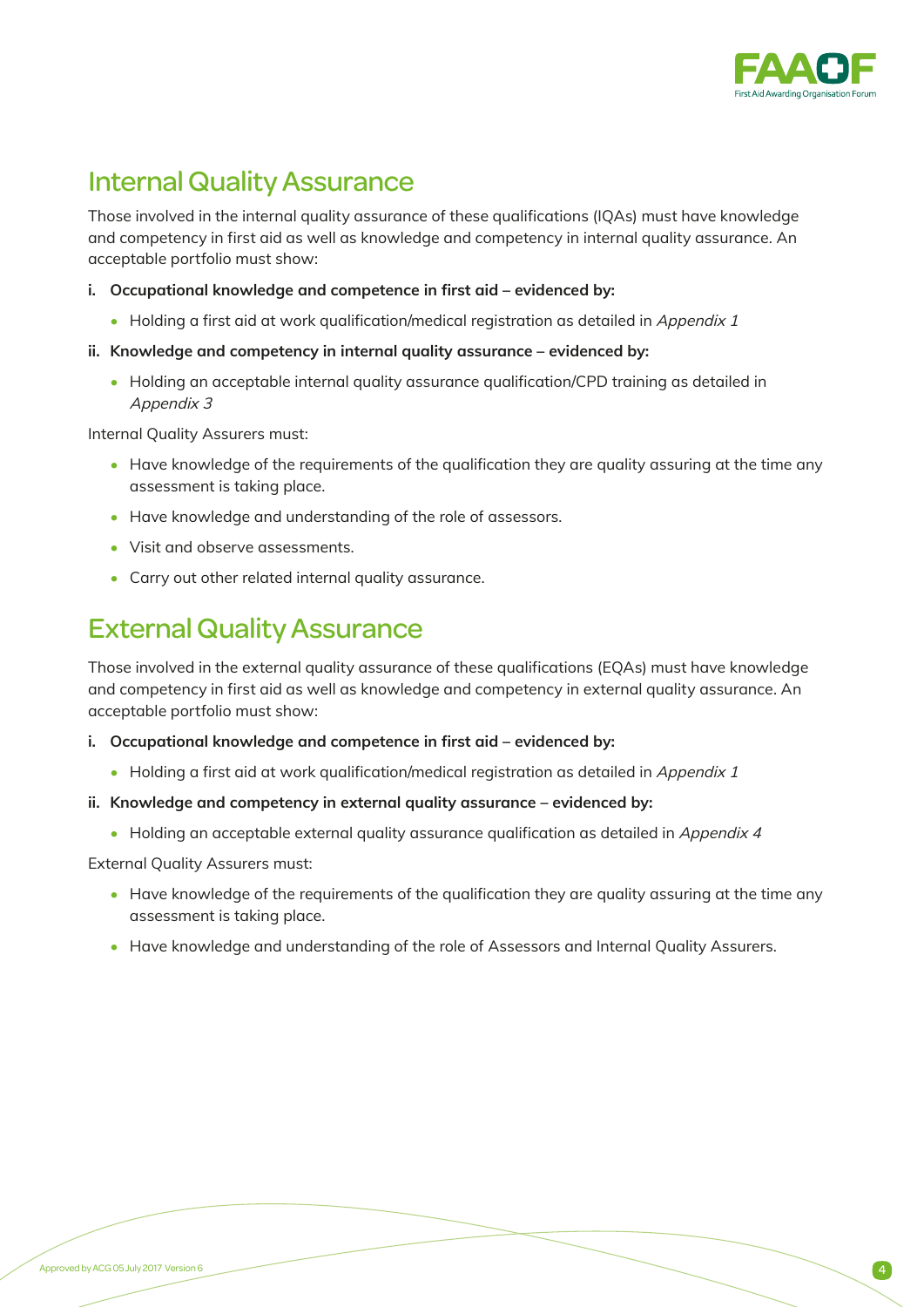

# **Assessment and Sources of Evidence**

### Assessment Centres

Assessment Centres will be responsible for maintaining up-to-date information on Trainers, Assessors and Internal Quality Assurers and for ensuring the currency of the competence of all those involved in the assessment and internal quality assurance process.

### Simulation

Simulation is permitted – Each unit details what may be simulated.

### Assessment

The assessment should determine a learner's ability to act safely, promptly and effectively when an emergency occurs at work and to deal with a casualty. All learning outcomes in the unit(s) must be achieved. Assessment may take place at any time during the delivery of the qualification and does not need to be done as a final assessment. It is however a requirement for the learner to be aware that assessment is taking place.

### Standards of first aid practice

Skills and knowledge should be taught and assessed in accordance with currently accepted First Aid practice in the United Kingdom as laid down:

• By the Resuscitation Council (UK)

 *and*

• In other publications; provided that they are supported by a responsible body of medical opinion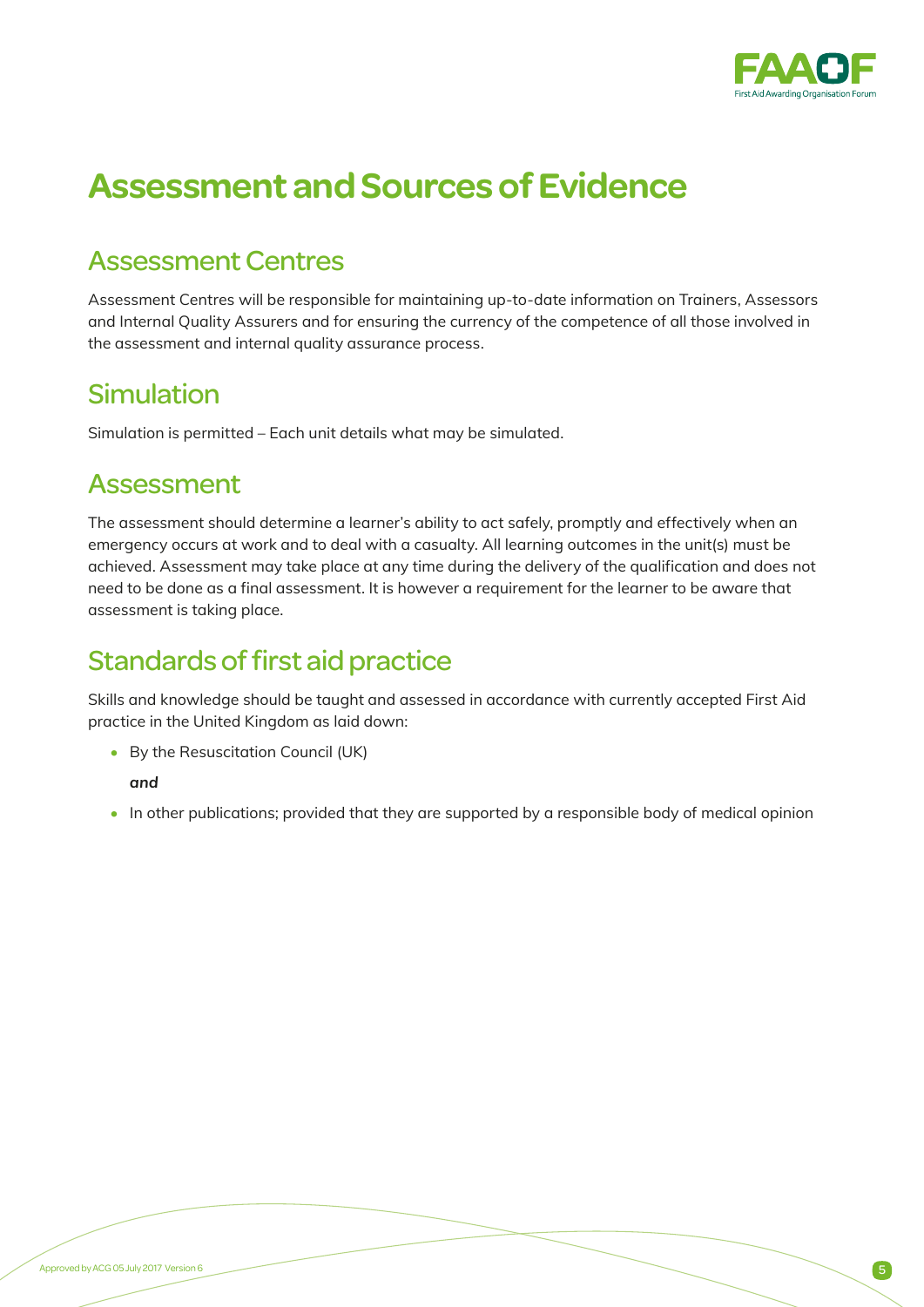

### Appendix 1

# **Occupational Knowledge and Competence in First Aid**

All Trainers, Assessors, Internal Quality Assurers and External Quality Assurers must have occupational knowledge and competence in First Aid.

#### **This may be evidenced by:**

• Holding a qualification issued by an Ofqual/SQA Accreditation/Qualifications Wales/CCEA Regulation recognised Awarding Organisation/Body (or equivalent<sup>1</sup>) as follows:

| Qualification delivered:                                         | Minimum qualification to be held by the<br>Trainer/Assessor/IQA/EQA: <sup>1</sup> |
|------------------------------------------------------------------|-----------------------------------------------------------------------------------|
| First Aid at Work or<br><b>Emergency First Aid at Work</b>       | First Aid at Work                                                                 |
| Paediatric First Aid or<br><b>Emergency Paediatric First Aid</b> | Paediatric First Aid or First Aid at Work                                         |

*Or*

• Current registration as a Doctor with the General Medical Council (GMC)<sup>2</sup>

*Or*

• Current registration as a Nurse with the Nursing and Midwifery Council (NMC)<sup>2</sup>

*Or*

• Current registration as a Paramedic with the Health and Care Professions Council (HCPC)<sup>2</sup>

<sup>1</sup> If the Trainer/Assessor/IQA/EQA holds a non-regulated first aid qualification the Awarding Organisation/Body should undertake due diligence to ensure current occupational knowledge and competence.

<sup>&</sup>lt;sup>2</sup> Registered healthcare professionals must act within their scope of practice and therefore have current expertise in First Aid to teach/assess the subject.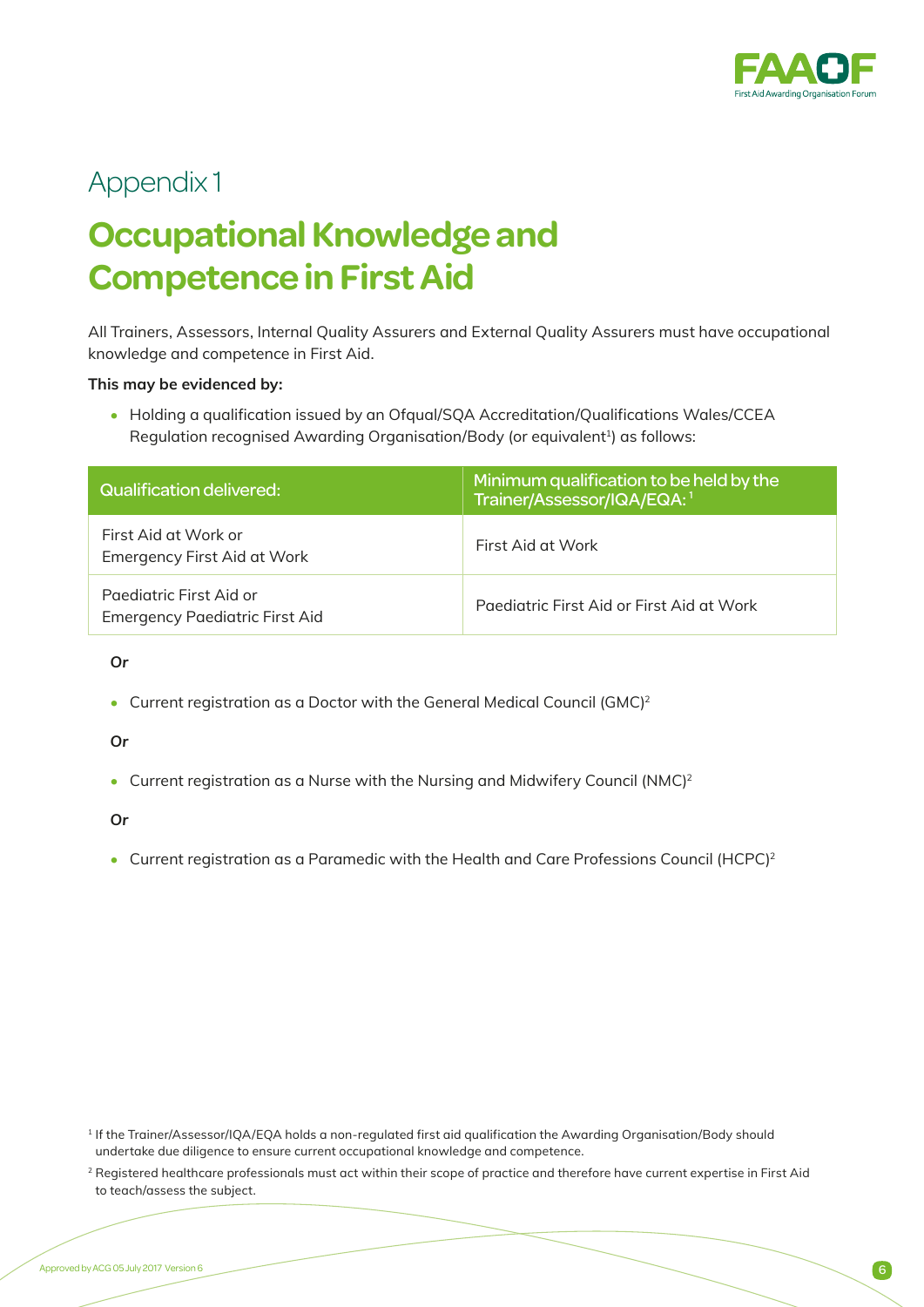

## Appendix 2

# **Acceptable Training/Assessing Qualifications**

This list is **not exhaustive** but provides a guide to acceptable training and/or assessing qualifications. Trainers who also assess learner competence must hold a qualification (or separate qualifications) to enable them to perform both functions.

| Qualification                                                                                                   | <b>Train</b> | Assess*      |
|-----------------------------------------------------------------------------------------------------------------|--------------|--------------|
| CURRENT QUALIFICATIONS (available for new Trainers/Assessors to undertake):                                     |              |              |
| Level 3 Award in Education and Training                                                                         | ✓            | $\checkmark$ |
| Level 4 Certificate in Education and Training                                                                   | ✓            | ✓            |
| Level 5 Diploma in Education and Training                                                                       | ✓            | J            |
| Level 3 Award in Teaching and Assessing in First Aid Qualifications (RQF)                                       | ✓            | ✓            |
| Cert Ed/PGCE/B Ed/M Ed                                                                                          | ✓            | ✓            |
| SVQ 3 Learning and Development SCQF Level 8                                                                     | J            | ✓            |
| SVQ 4 Learning and Development SCQF Level 9                                                                     | ✓            | $\checkmark$ |
| <b>TQFE (Teaching Qualification for Further Education)</b>                                                      | ✓            | ✓            |
| Planning and Delivering Learning Sessions to Groups SCQF Level 6 (SQA Unit)                                     | ✓            | ✓            |
| SCQF Level 6 Award in Planning and Delivering Learning Sessions to Groups (SQA Accredited)                      | ✓            |              |
| L&D Unit 6 Manage Learning and Development in Groups SCQF Level 8 (SQA Accredited)                              | ✓            |              |
| L&D Unit 7 Facilitate Individual Learning and Development SCQF Level 8 (SQA Accredited)                         | ✓            |              |
| L&D Unit 8 Engage and Support Learners in the Learning and Development Process SCQF<br>Level 8 (SQA Accredited) | J            |              |
| Carry Out the Assessment Process SCQF Level 7 (SQA Unit)                                                        |              | ✓            |
| Level 3 Award in Assessing Competence in the Work Environment                                                   |              |              |
| Level 3 Award in Assessing Vocationally Related Achievement                                                     |              |              |
| Level 3 Award in Understanding the Principles and Practices of Assessment                                       |              |              |
| Level 3 Certificate in Assessing Vocational Achievement                                                         |              |              |
| L&D Unit 9DI Assess Workplace Competence Using Direct and Indirect Methods SCQF Level<br>8 (SQA Accredited)     |              |              |
| L&D Unit 9D Assess Workplace Competence Using Direct Methods SCQF Level 7 (SQA<br>Accredited)                   |              |              |
| OTHER ACCEPTABLE QUALIFICATIONS:                                                                                |              |              |
| <b>CTLLS/DTLLS</b>                                                                                              | ✓            |              |
| PTLLS with unit 'Principles and Practice of Assessment' (12 credits)                                            | ✓            |              |
| Further and Adult Education Teacher's Certificate                                                               |              |              |
| <b>IHCD Instructional Methods</b>                                                                               |              |              |
| <b>IHCD Instructor Certificate</b>                                                                              | ✓            |              |
| <b>English National Board 998</b>                                                                               | ✓            |              |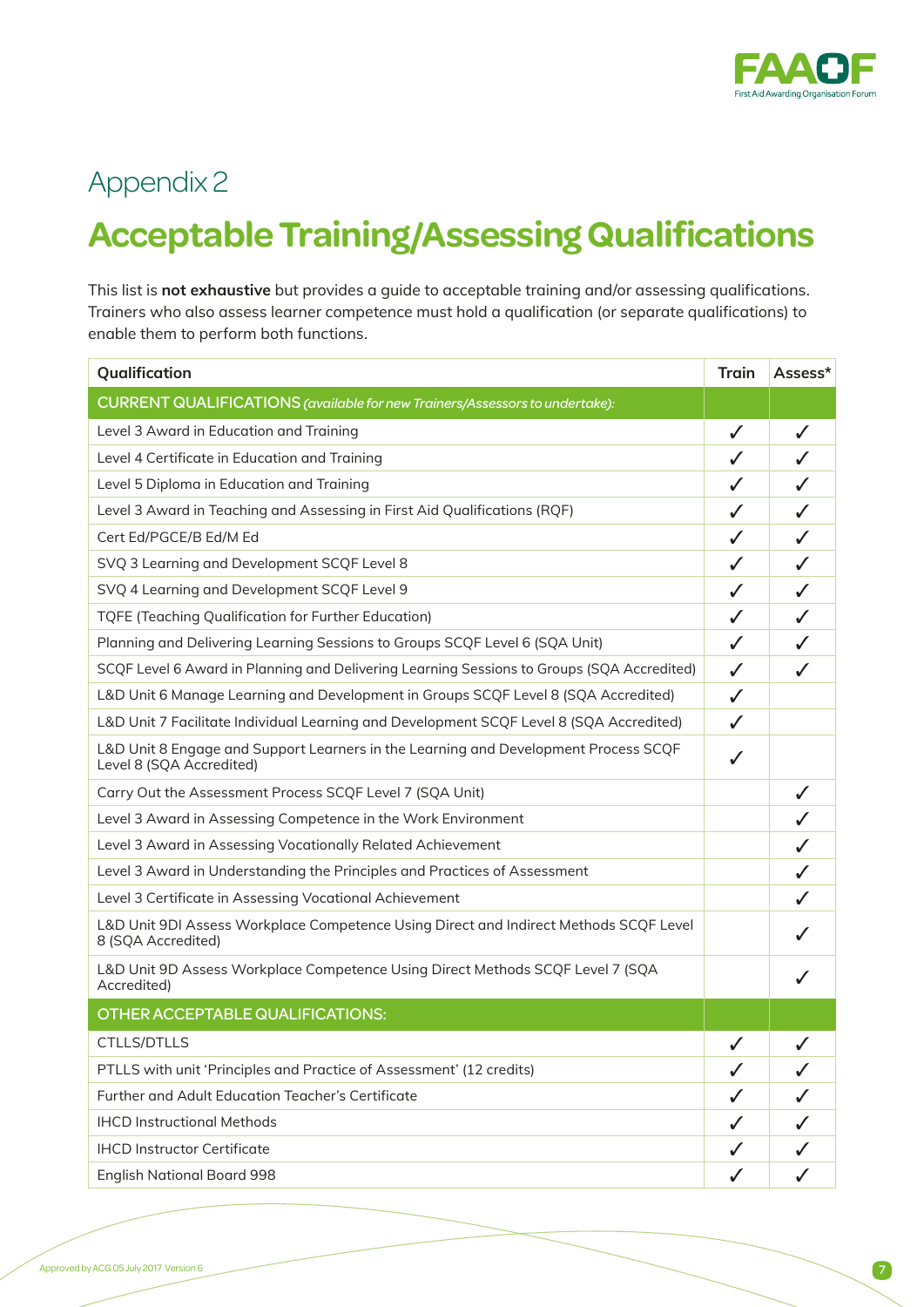

| Nursing mentorship qualifications                                                                                                                                         | ✓ |  |
|---------------------------------------------------------------------------------------------------------------------------------------------------------------------------|---|--|
| <b>NOCN Tutor Assessor Award</b>                                                                                                                                          |   |  |
| S/NVQ level 3 in training and development                                                                                                                                 |   |  |
| S/NVQ level 4 in training and development                                                                                                                                 |   |  |
| PDA Developing Teaching Practice in Scotland's Colleges SCQF Level 9 (SQA Qualification)                                                                                  |   |  |
| PDA Teaching Practice in Scotland's Colleges SCQF Level 9 (SQA Qualification)                                                                                             |   |  |
| PTLLS (6 credits)                                                                                                                                                         |   |  |
| Regulated Qualifications based on the Learning and Development NOS 7 Facilitate Individual<br>Learning and Development or NOS 6 Manage Learning and Development in Groups |   |  |
| Training Group A22, B22, C21, C23, C24                                                                                                                                    | J |  |
| Learning and Teaching – Assessment and Quality Standards SCQF Level 9 (SQA Unit)                                                                                          |   |  |
| A1 Assess Candidates Using a Range of Methods or D33 Assess Candidates Using Differing<br>Sources of Evidence                                                             |   |  |
| Conduct the Assessment Process SCQF Level 7 (SQA Unit)                                                                                                                    |   |  |
| A2 Assess Candidate Performance through Observation or D32 Assess Candidate<br>Performance                                                                                |   |  |
| Regulated Qualifications based on the Learning and Development NOS 9 Assess Learner<br>Achievement                                                                        |   |  |

**\*Assessors who do not hold a formal assessing qualification may alternatively attend First Aid Assessor CPD Training with an Awarding Organisation/Body.**